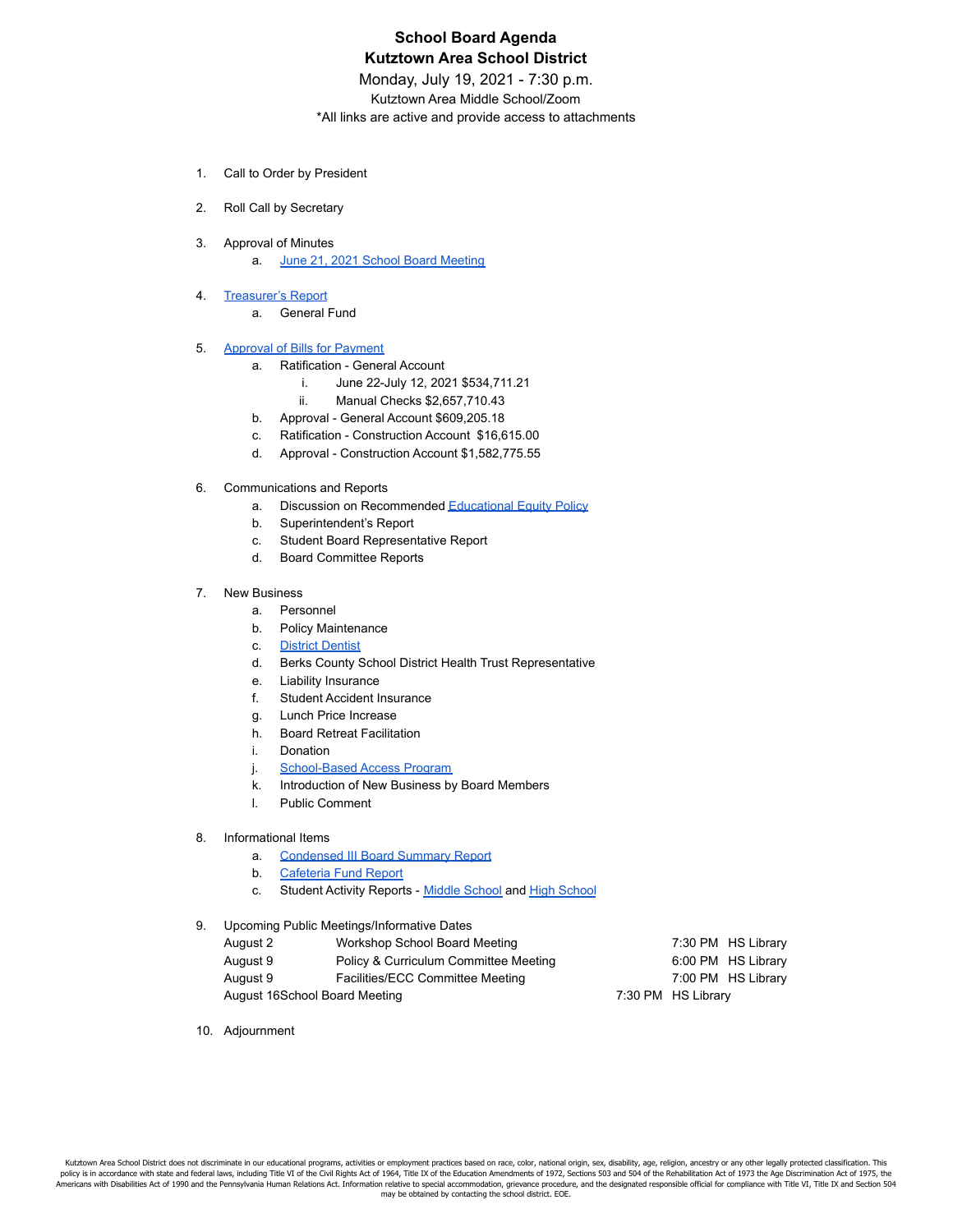## **ITEM 7 NEW BUSINESS**

## **a. PERSONNEL**

It is the recommendation of the administration that the Board of School Directors approve the following personnel items:

- 1. The approval of the resignation of Colleen Lichtenwalner, Part Time Cafeteria at Kutztown Area High School effective July 7, 2021.
- 2. The approval of the resignation of Bryan Duggan, Head Custodian at Kutztown Area Middle School effective July 16, 2021.
- 3. The acceptance, with regret, of the resignation due to retirement of Jennifer O'Neil, as Secondary Social Studies teacher, effective August 11, 2021.
- 4. The approval of Jesse Todereo as a Summer Program Teacher Substitute Teacher 2021 Science & Art Expedition at an hourly rate of \$27.00/hr per the KATA Agreement, retroactive to June 9, 2021.
- 5. The approval of James Hirsch as an secondary English Language Arts teacher at Kutztown Area Middle School, effective August 14, 2021, at a salary of \$63,537 per Master's Degree, Step 1, of the KATA/KASD collective bargaining agreement.
- 6. The approval of James Hirsch as a per diem teacher, effective July 19, 2021, as needed to participate in professional development, at the curriculum rate of \$27.00 per hour.
- 7. The approval of Mary Gruber as an Elementary Librarian, effective August 14, 2021, at a salary of \$ 73,127 per Master's Degree + 12, Step 5, of the KATA/KASD collective bargaining agreement.
- 8. The approval of Mary Gruber as a per diem teacher, effective July 19, 2021, as needed to participate in professional development, at the curriculum rate of \$27.00 per hour.
- 9. It is the recommendation of the administration that the Board of School Directors approve Alexandra Serson as ESY Teacher, effective June 24, 2021 at a rate of \$27 per hour.
- 10. The approval of the following substitute teachers for the 2021 Summer Reading Program, effective July 12, 2021: Lori Arndt Hilary Heffner
- 11. The approval of the following coaches/extra duty positions and stipends for the 2021-2021 school year:

| Andrew Brett     | Junior Class Advisor                                                    | \$675.00   |
|------------------|-------------------------------------------------------------------------|------------|
| Angie DiCello    | Junior Class Advisor                                                    | \$675.00   |
| Dave Eden        | Basketball - Boys (HS Assistant Coach)                                  | Volunteer  |
| Tammy Haring     | Basketball - Girls (HS Assistant Coach)                                 | \$3,340.00 |
| Nora Harrison    | Basketball - Girls (MS Head Coach)                                      | \$2,660.00 |
| Alexander Nguyen | Basketball - Girls (HS Assistant Coach)                                 | Volunteer  |
| Ethan Sanner     | Soccer - Boys (HS V Assistant Coach)                                    | \$2,600.00 |
| Alan Hallman     | Soccer - Boys (MS Head Coach)                                           | \$2,500.00 |
| Justin Shurr     | Soccer - Boys (HS Assistant Coach)                                      | Volunteer  |
| Justin Shurr     | Soccer - Girls (HS Assistant Coach)                                     | Volunteer  |
|                  | All Devenuel ave Annuarred Develing Densint of All Mendeted Ovedentiale |            |

*All Personnel are Approved Pending Receipt of All Mandated Credentials*

## **b. POLICY MAINTENANCE-**

- **1.** It is the recommendation of the Policy and Curriculum Committee that the Board of School Directors approve the second reading and adoption of policies:
	- i. [Policy 004.1 Student Representative](https://drive.google.com/file/d/17C6MMbxaT_3vrdhuF3E1aah4CtByJLKD/view?usp=sharing)
	- ii. Policy [113.1 Discipline of Students With Disabilities](https://drive.google.com/file/d/18v4oOBtZQ7Kj4tRtnJIuudsf8ifBusLF/view?usp=sharing)
- 2. It is the recommendation of the Board of School Directors that the Board of School Directors discuss and consider approval for first reading the proposed Policy 809- Educational Equity
- 3. It is the recommendation of the Administration that the Board of School Directors repeal Policy 832- Educational Equity
- **c. DISTRICT DENTIST -** It is the recommendation of the administration that the Board of School Directors approve Shuman & Schwab, DMD, PC, in Blandon, PA, as the School District Dentist for the 2021-2022 school year, at a cost of \$5.00 per student exam and mileage reimbursement for travel between KASD buildings, per the IRS rate. Examinations will be performed by either Dr. Brian Schwab, Dr. Brent Valosin, or Dr. Nicholas Seigel.
- **d. BERKS COUNTY SCHOOL DISTRICTS HEALTH TRUST REPRESENTATIVE -** It is the recommendation of the administration that the Board of School Directors approve Christian Temchatin as the District's management representative on the Berks County School District Health Trust Board of Trustees for a 2-year period beginning July 1, 2021 and ending on June 30, 2022.